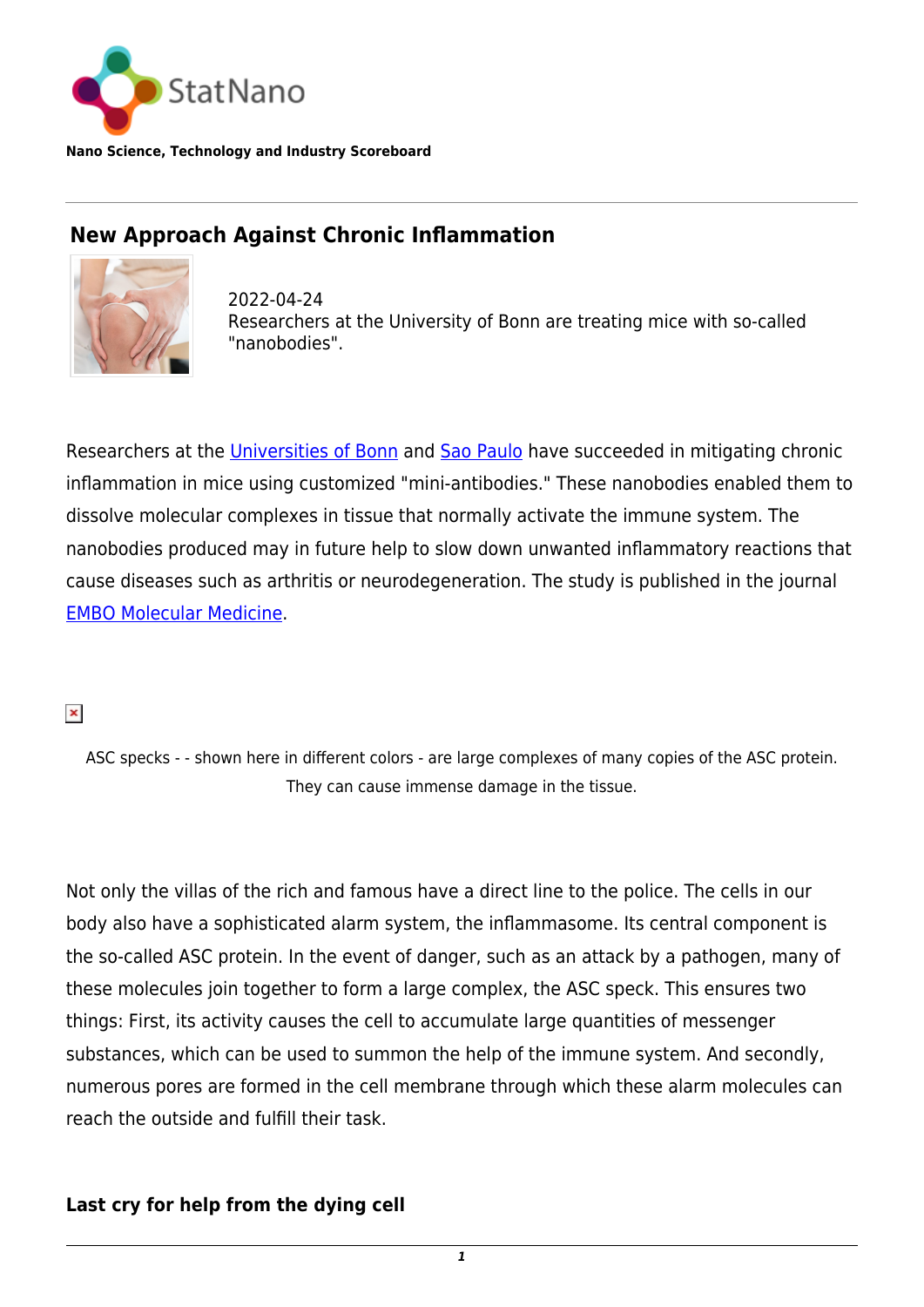These holes ultimately lead to the demise of the cell: "At some point, the cell basically explodes and empties its entire contents into the tissue," explains Prof. Dr. Bernardo Franklin of the Institute of Innate Immunity at the University Hospital Bonn. "The messenger substances that are now abruptly released then act like a last great cry for help. This triggers the immune system to mount a strong inflammatory response that contains the infection." That is why this mechanism of innate immune defense is hugely important.

However, in this process, ASC specks also accumulate in the tissue and may persist there for a long time. "We have now been able to show in mice that their activity activates the immune system even after the threat has been averted," Franklin says. "This can result in chronic inflammation, which severely damages the tissue." Together with researchers from the University of Sao Paulo, Franklin's team has succeeded in preventing this undesirable effect. They used so-called nanobodies for this purpose.

These agents are antibody fragments with a very simple structure. "In collaboration with Prof. Dr. Florian Schmidt from the Institute of Innate Immunity, we generated nanobodies that specifically target ASC and can dissolve the specks," explains Franklin's collaborator Dr. Damien Bertheloot. The researchers got help from an alpaca: They injected the animal with the ASC protein so that it developed matching antibodies. Some of the alpaca antibodies have a very simple structure. This makes it possible to produce and test fragments of these antibodies as so-called nanobodies.

## **Rheumatism and gout symptoms alleviated in mice**

The researchers were able to obtain the genetic information for the ASC nanobodies from blood samples of the animal using a complex technique. "We then incorporated this genetic makeup into bacteria so that we could have them produce the nanobody in large quantities," Bertheloot explains. The team demonstrated that the compound can dissolve ASC specks using human cell cultures as well as mice. "The mice in our experiments have rheumatoid and gout-like symptoms," Bertheloot explains. "After administration of the nanobody, the inflammation and also the general health of the rodents improved significantly."

*2*